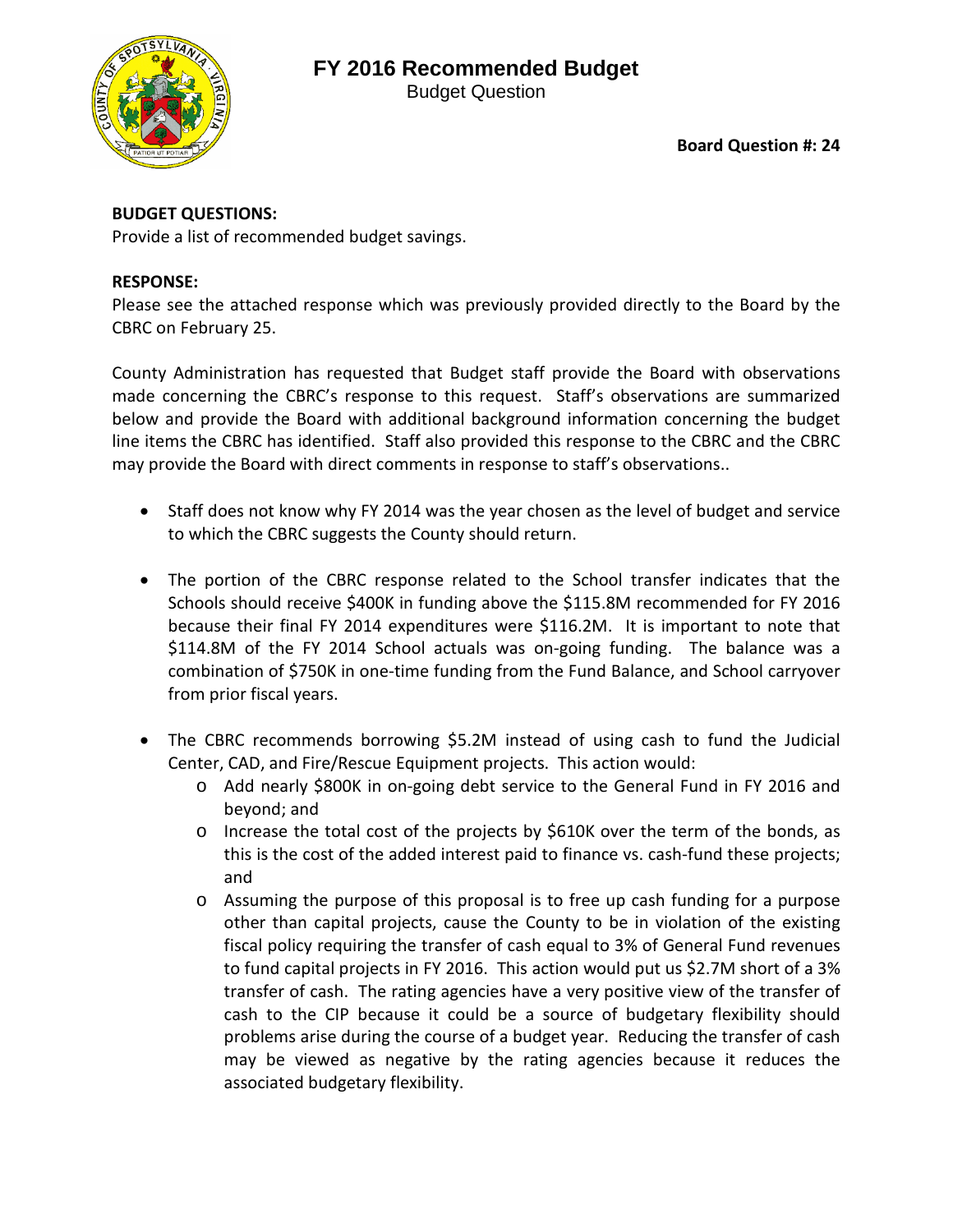# **FY 2016 Recommended Budget**

Budget Question

- Executive Services \$1M of the \$1.5M non-personnel budget in this function in FY 2016 is the annual budget contingency and reserve for proposed merit-based bonuses.
	- o The annual budget contingency (required by fiscal policy) is budgeted in this department. Then, as the Board approves the use of contingency throughout the year, the funds are moved to the department(s) where the expenditures are to occur. The contingency included in the FY 2016 Recommended Budget is \$540K.
	- o The FY 2016 Recommended Budget also includes \$0.5M in the Executive Services function to pilot a merit pay program
- Administrative Services As the County Administrator noted in his budget message and presentation to the Board, technology continues to be a key factor in providing local government services. \$760K of the \$863K increase in the Administrative Services function from FY 2014 to FY 2016 is related to Information Services.
- Sheriff During its presentation to the Board on February 24, the CBRC noted "certain activities in the Sheriff's department" as being an example of "non-essential and nonrevenue positive activities," yet the CBRC's listing for suggested reductions includes a reduction of \$0 for the Sheriff's Office. This is confusing.
- FREM The \$447K increase in the FREM budget from FY 2014 actuals to FY 2016 includes increases in the following. Those already reduced as part of the 3% cuts included in the County Administrator's FY 2016 Recommended Budget are marked with an asterisk.
	- o Mandated physicals, vaccines & other testing \$39K
	- o Background checks \$20K
	- o Equipment inspections \$86K\*
	- o Training courses & materials \$95K\*
	- o Auto repairs & maintenance \$37K\*
	- o Insurance vehicles & illness/injury \$131K
	- o Four For Life Funds \$33K (this expense has offsetting revenue such that if the expense is reduced, the revenue line will need to be reduced, as well.) No savings there.
	- o Miscellaneous \$6K
- Court Services \$37K of the \$72K increase is related to the Office on Youth and Chaplin Youth Center merger and has an offsetting decrease in the Chaplin Youth Center budget, which is included in the Regional Detention Group. \$27k is due to an anticipated increase in the cost of the space leased for the Office on Youth.
- Building Division This is a Code Compliance Fund program, not General Fund. Increase is associated with funding Other Post-Employment Benefits (OPEB) costs.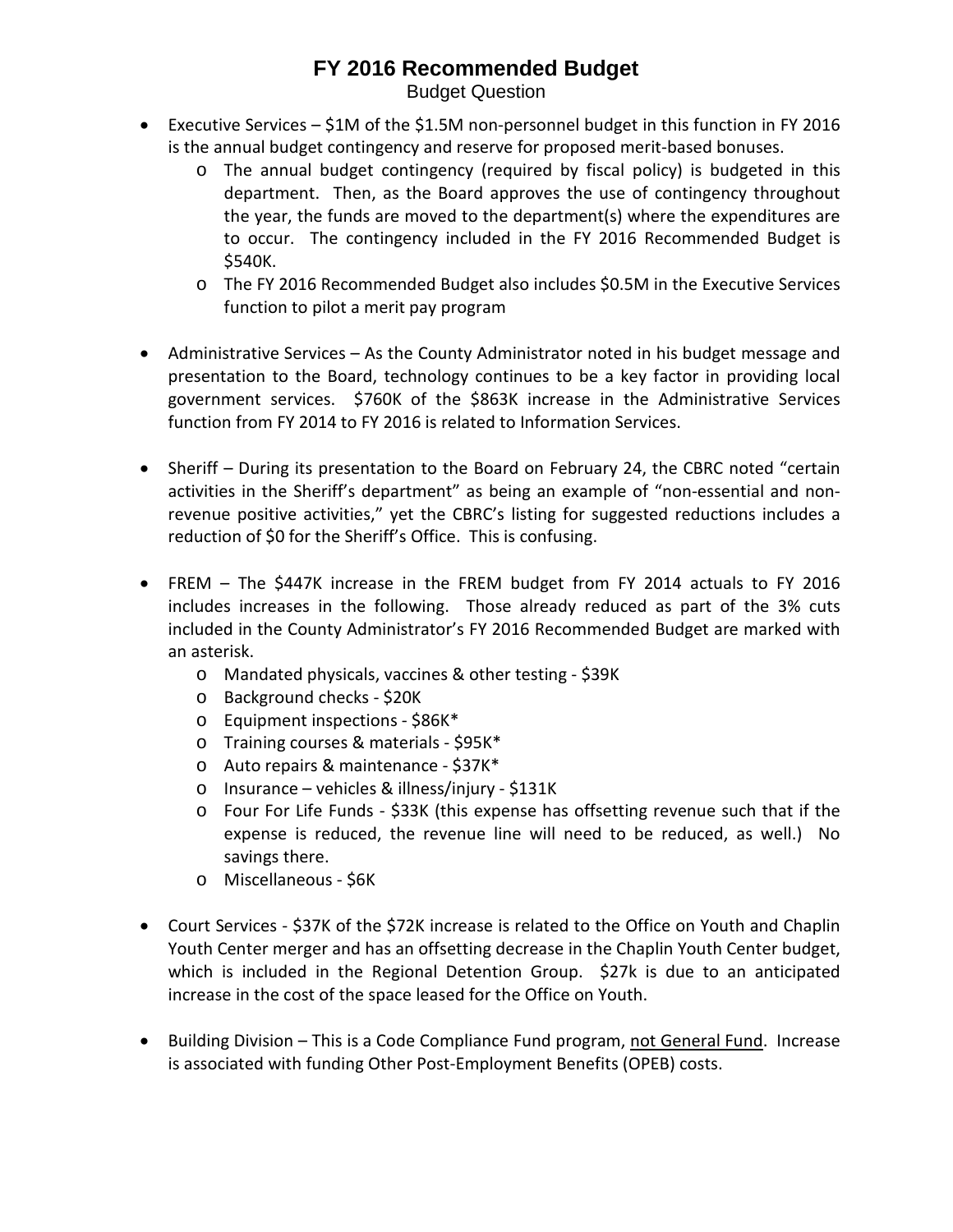### **FY 2016 Recommended Budget** Budget Question

- Public Works \$2.1M was identified by the CBRC for this function. However, \$1.9M of this is associated with the Utilities Fund budget, not the General Fund. Any savings in Utilities would be associated with the Utilities Fund, not the General Fund and could not be used for General Fund purposes such as a transfer to Schools.
- Health and Welfare \$1.2 million was identified by the CBRC for this function. However, \$1.1M of this is associated with DSS and CSA programs which we are mandated to provide and for which we receive various levels of offsetting revenue from the State.
- Planning \$24K of the \$29K identified is associated with a telecommunications consultant budget that has associated revenue. If the \$24K in expenditures is not budgeted, we will need to reduce revenue by an equivalent \$24K. No savings there.
- Economic Development \$15K was identified by the CBRC for this function. There is a \$22K increase from FY 2014 to FY 2016 for approved incentives. There is already budgeted a \$7K decrease in other Economic Development expenditures to net to the \$15K identified by the CBRC.
- Extension Office The \$28K difference between the FY 2016 Budget and FY 2014 Actuals is due to Extension Agent vacancies in FY 2014 which have now been filled.
- Zoning There is a \$473K increase in the FY 2016 Budget compared to FY 2014 actuals. Of this amount, \$73K is related to OPEB expenditures and \$367K is associated with the required new storm water management program, for which there is offsetting revenue. Any savings in this Code Compliance Fund program would generally not be available for use in the General Fund.
- Transportation The \$95K identified here is an increase in the Joint Fleet operations. Joint Fleet is a separate fund, not a General Fund function. If we were to decrease this expenditure, there would have to be a matching reduction in expenditures from the combined School Operating and General Funds, and maintenance on someone's vehicles would have to be reduced and/or eliminated.